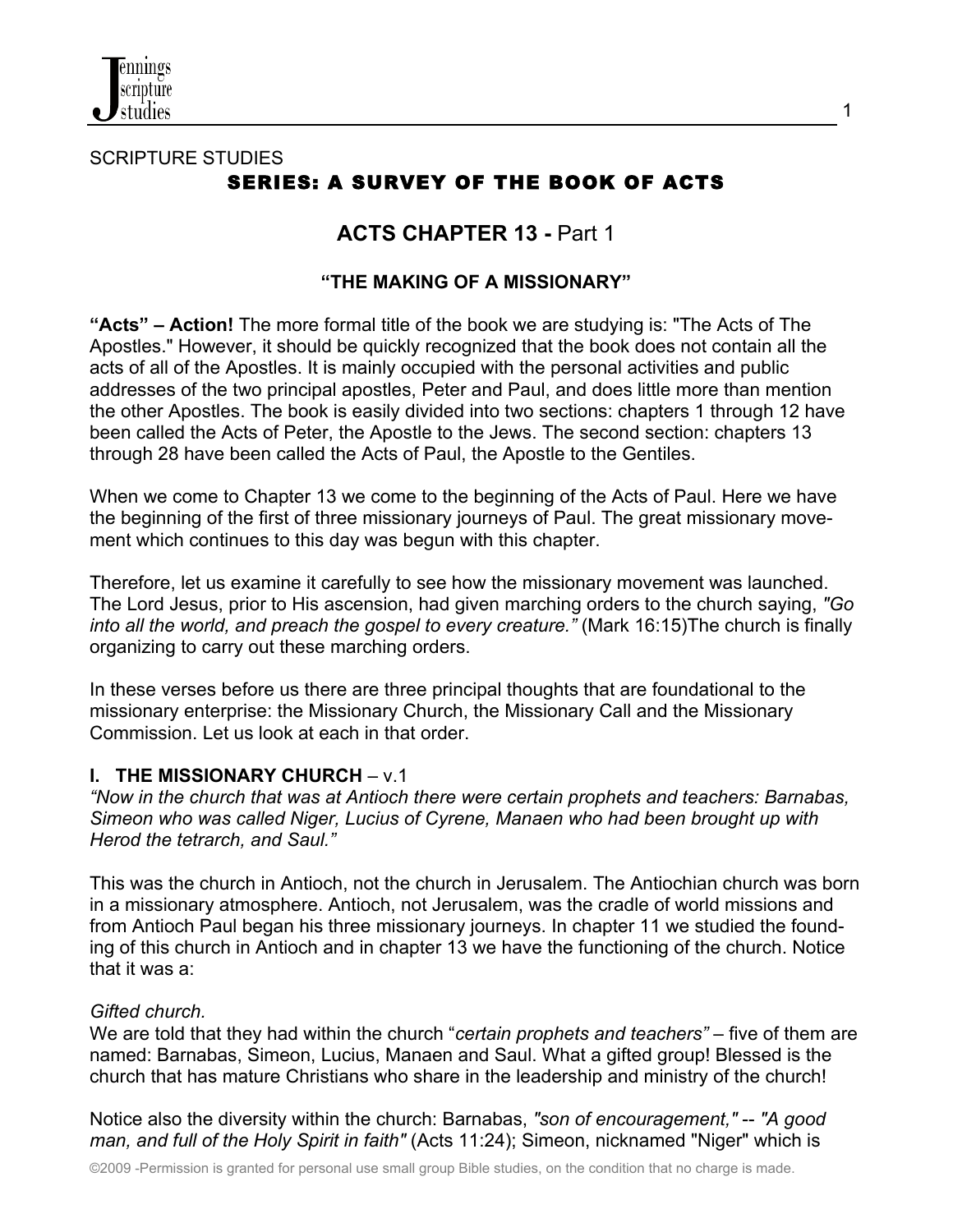

Latin for "dark-skinned" or "black" -- probably an African; Lucius, from Cyrene in North Africa which is modern Libya; Manaen, his name means "comforter," a man who had connections with the aristocrats having *"been brought up with Herod"* ; Saul, former persecutor of Christians, a well-educated Jew.

#### *God-focused church.*

It is said that "*they ministered to the Lord and fasted."* How did they "minister" to the Lord? That means that they were worshipping! Out of their worship came their work. We see this repeated throughout the Bible. Two examples will suffice: Moses bowed at the burning bush in worship and God said, *"Come now, therefore, and I will send you to Pharaoh that you may bring My people, the children of Israel, out of Egypt."* (Exodus 3:10) Isaiah was worshipping and God said, *"Whom shall I send, and who will go for Us?" Then I said, "Here am I! Send me." And He said, "Go…."* (Isa. 6:8, 9) If we do not love God enough to worship Him, we will not love Him enough to work and witness for Him.

#### *Generous church.*

*"they sent them away."* The gifted church was a generous church in that they gave two of their best members to the new missionary enterprise. I am going to say something here that may offend some church leaders, but that is not my intention. My intention is to clear up a misconception that I have seen throughout my over 50 years of ministry and that is: there is a prevailing attitude in many churches and among even some church leaders that, missionaries are second-class servants.

That is, if one cannot climb the ladder of servanthood success here in the USA, he/she can, as a last resort, be a missionary. I have first-hand knowledge of what I just said. I have served in the pastorate, on Mission Agency Boards, on Christian College Boards, as a Mission Agency Executive and as President of two seminaries and a Christian university.

I repeat, with a burdened soul, the average church is stingy when it comes to giving their most gifted servants to the world-wide missions program! The church body usually follows the church leadership in many churches and the thinking is as follows: "We want to keep so-andso here in our church to help stimulate growth, contribute to the finances and help build a great work." This is selfishness multiplied, magnified!

The church that is not a missions-minded church to the extent that it is actively cultivating and encouraging its members to be willing to go cross-culture in ministry is falling far short of the New Testament model. Giving money is necessary to fund the mission's enterprise, but that does not take the place of giving members. A church that is not partners in the Great Commission is participating in the great omission! The church is a mission agency and if it fails in that respect, it will soon be a missing agency!

### **II. THE MISSIONARY CALL.** – V.2

*"As they ministered to the Lord and fasted, the Holy Spirit said, "Now separate to Me Barnabas and Saul for the work to which I have called them."*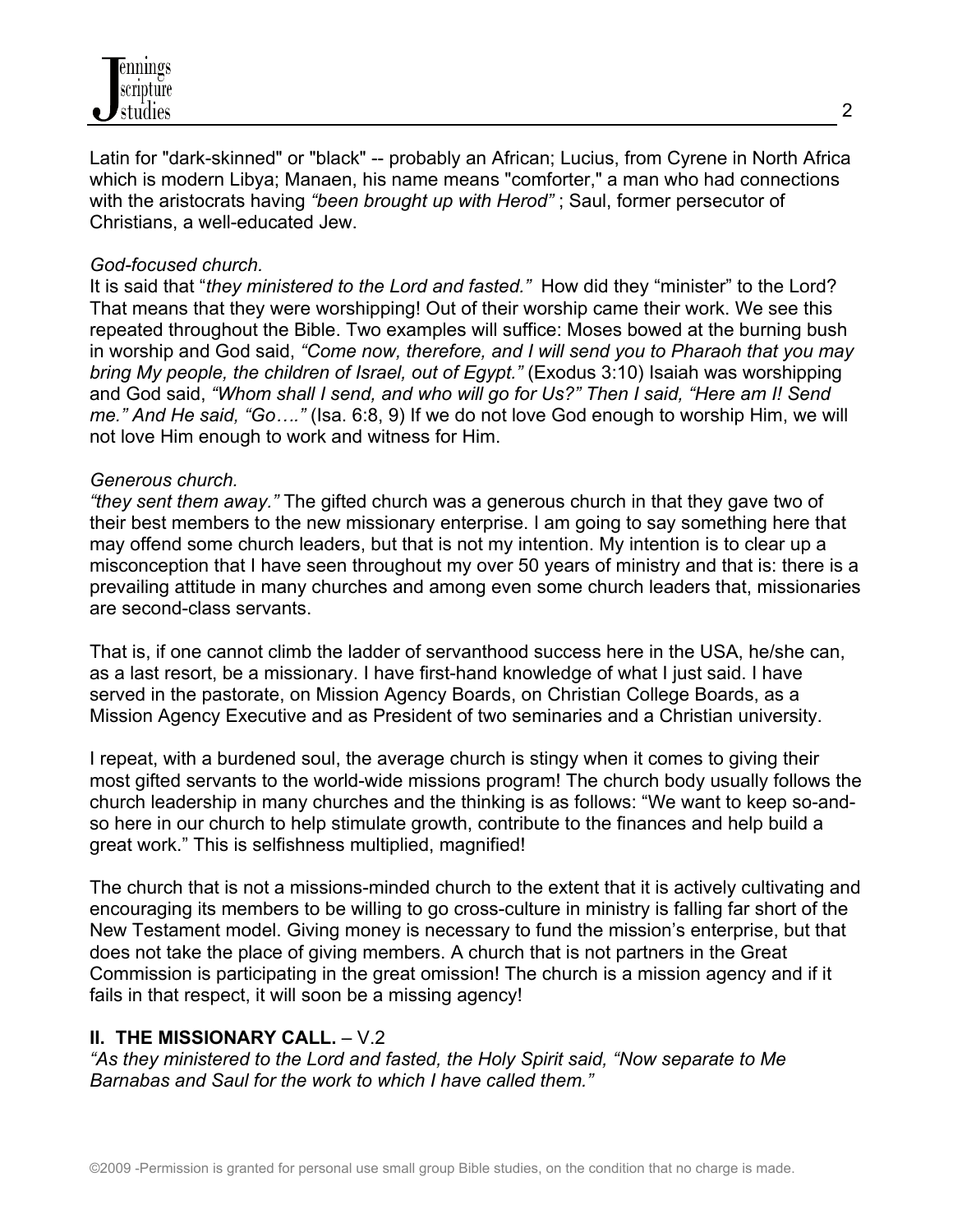Notice the words, *"while they ministered to the Lord"* or *"as they served the Lord"* -- that is while they were worshipping the Lord and fasting. Fasting is denying oneself food for the purpose of giving ourselves to seeking God in prayer.

Notice that the initial call to service did not occur in verse two. We read, *"I have called them."* That statement indicates that they had already been called sometime in the past. When, we do not know. God had been dealing with those two, Paul and Barnabas, individually no doubt.

Let us look at Jeremiah in the Old Testament for another example of one whom God called. One time God said, "Twenty years from now I need a young man to be my chief prophet to Israel and to the nations -- I will give a baby boy to the wife of a priest in Anathoth, near Jerusalem. This little boy will grow up to be my prophet."

You ask, "Did God say that?" Yes, not in our language, but when Jeremiah, as a young man, was called to God's work, God said to him, *"Before I formed you in the womb I knew you; before you were born I sanctified you; I ordained you a prophet to the nations."* (Jer. 1:5)

Did Jeremiah's mother know this when he was born? Did his father know? Probably no one knew until the Lord was ready to call Jeremiah to his work and when God was ready for the boy, the boy was ready for God. Then came the call.

Like Jeremiah, Saul of Tarsus was chosen by God from infancy. Galatians 1:15 reads, *"God had chosen me from the day of my birth."* That day when he was going to Damascus to fight against Christ, but instead saw Christ - that was the day that Paul heard God's call.

To Ananias, God said "*He is a chosen vessel unto me to bear my name before the Gentiles, and king's and the children of Israel."* (Acts 9:15) God knew what He wanted Paul to be from the day of his birth. And so it is with us.

You ask, "Does God have work for me to do?" Certainly! Else, why were you born and why were you born the second time? John 15:16 reads, *"You have not chosen me but I have chosen you and ordained you...."* Do you know to what work you have been ordained by God?

There is a difference between the call to a ministry and the assignment to a place of ministry - - a difference between vocation and location; between appointment and assignment:

### *\*The appointment -- or vocation.*

When God appoints He gives the gifts that confirm the appointment. *"The gifts and callings of God are without repentance."* (Romans 11:29) That is, God does not change his mind about His plan for our lives! The giftedness does not change.

#### *\*The assignment -- or location.*

The places where the giftedness is exercised may vary as the following verses indicate: *"So, being sent out by the Holy Spirit, they went down to Seleucia, and from there they sailed to Cyprus."* (v.4)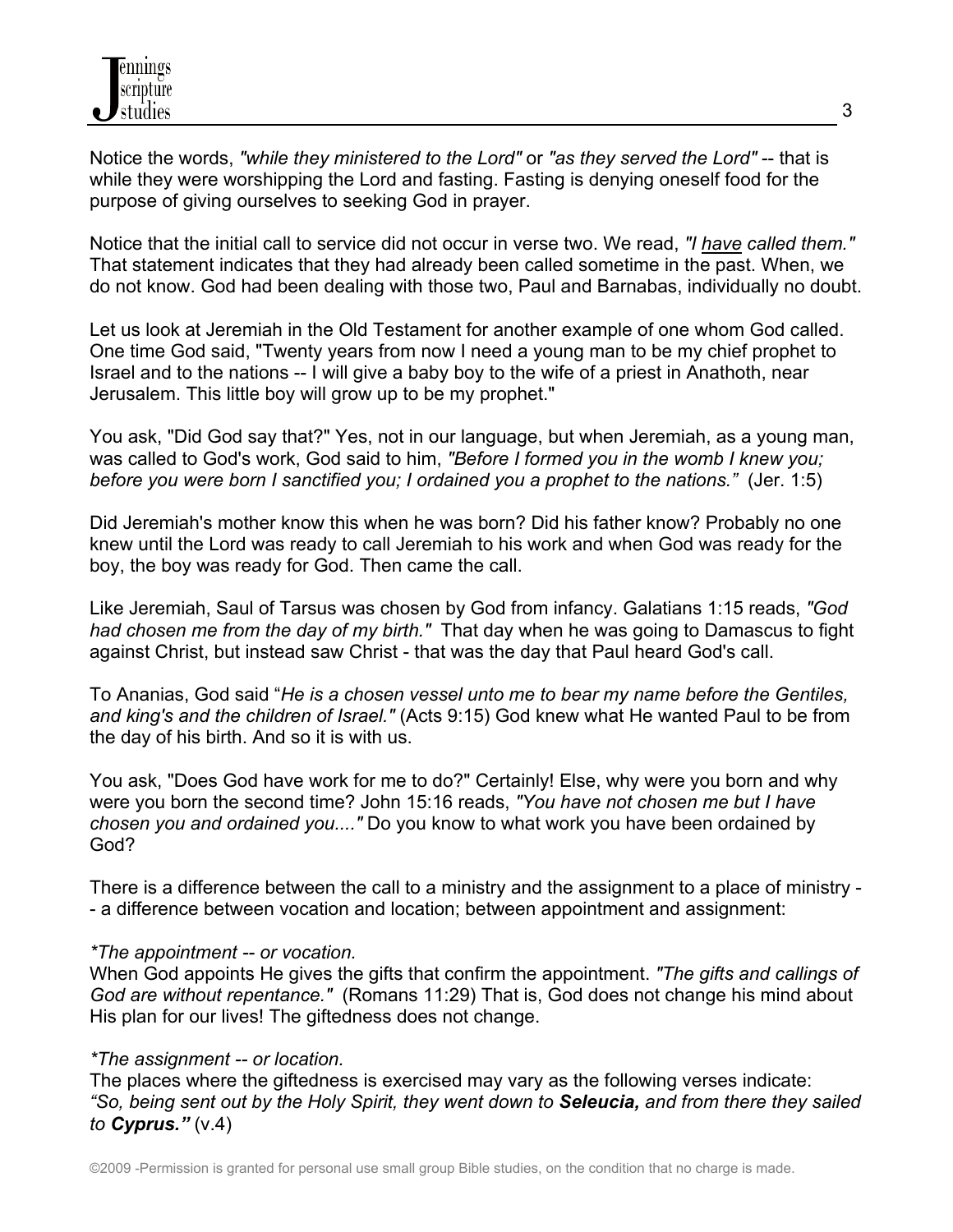*"And when they arrived in Salamis, they preached the word of God.*" (v.5)

*"Now when they had gone through the island to Paphos…."* (v.6)

*"Now when Paul and his party set sail from Paphos, they came to Perga in Pamphylia…."*  (v.13)

*"But when they departed from Perga, they came to Antioch in Pisidia…."* (v.14)

The new missions outreach and the new missionaries are on the move. Here in just a few verses we read of six cities in which they ministered.

*"How can I know God's will or plan for my life?* There are three ingredients, from the human perspective, that must be in alignment:

- 1. God's Word to me the Scriptures. God reveals His will in His Word.
- 2. God's witness in me the Spirit. The Holy Spirit speaks to us through the Word.
- 3. God's work around me the situation in which God places me. The circumstances of life, the opportunities, etc. these in concert with the Scriptures and the Spirit confirm to us His will.

The church at Antioch along with Barnabas and Saul had this three-fold witness of God's will and they acted in faith, stepped out and the world-wide missionary movement was underway and continues to this day.

# **III. THE MISSIONARY COMMISSION.** v.3

*"Then, having fasted and prayed, and laid hands on them, they sent them away."*

The call by the Spirit in verse two is not so much to Barnabas and Paul, as it was a call to the church. It was a call to the church to let them go -- to set them free! Consequently, notice that the church *"sent them away"* (v.3) and "*they being sent forth by the holy ghost….."* (v.4)

There were two parties involved in the sending: the Holy Spirit and the church. They had already been called and commissioned by the Holy Spirit and now the church, recognizing their call, had a public commissioning service which was human acknowledgment of divine anointing. I have had many and great blessings in the service of the Lord, but no greater blessing than being part of many Commissioning Services for missionaries being set apart and sent out by local churches. Shades of Acts 13!

Here we see not only two men in the will of God, but a church in the will of God. We see a church cooperating with the Holy Spirit. I give you a quotation from a source that may be quite surprising to you: "Ideally, when Christians meet, as Christians, to take counsel together, their purpose is not -- or should not be -- to ascertain what is the mind of the majority but what is the mind of the Holy Spirit -- something which may be quite different." (England's former Prime Minister, Margaret Thatcher.) Amen! That is a good point! Seven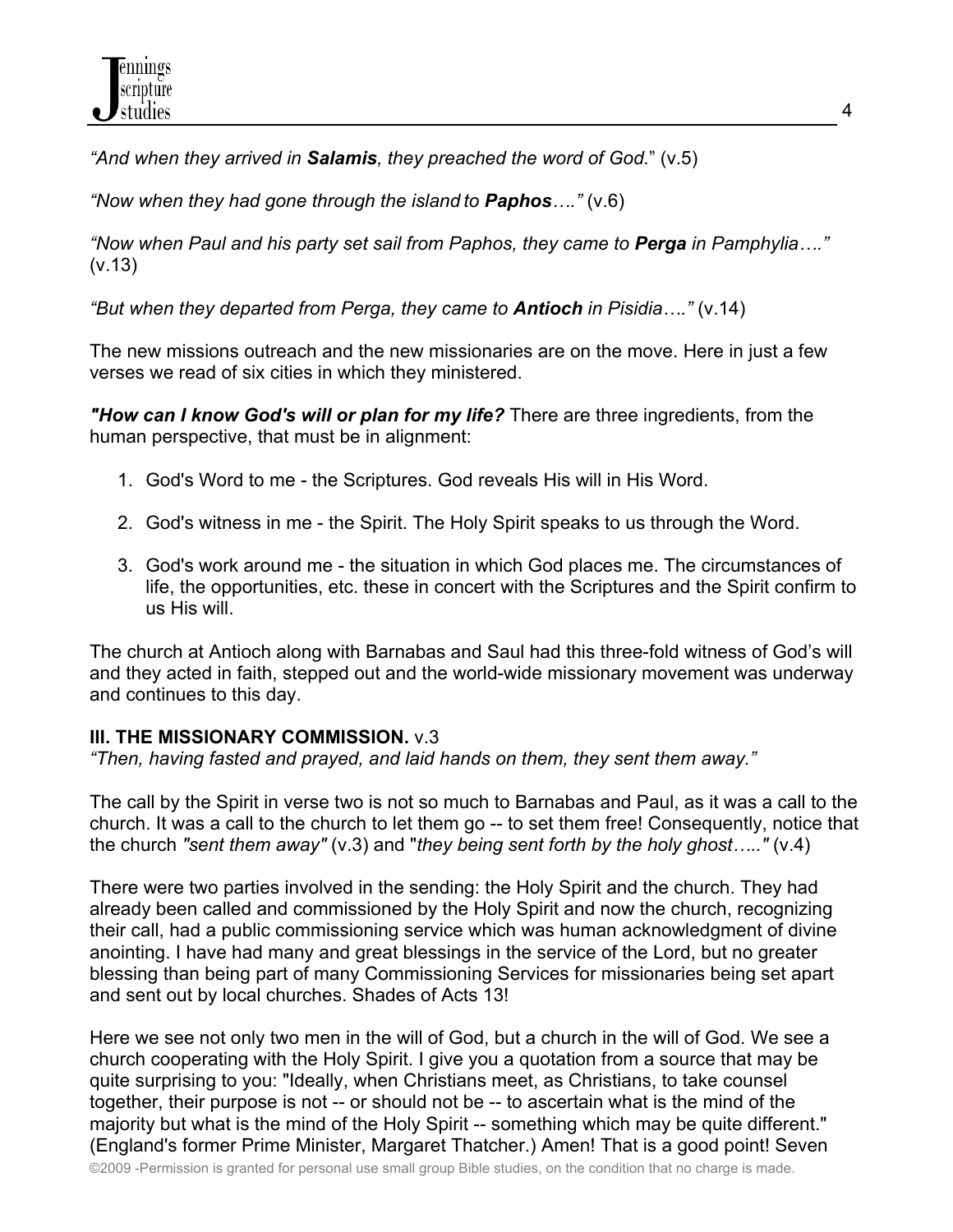

times in the book of the Revelation of Jesus Christ chapters 2 and 3 we read, *"Hear what the Spirit says to the churches."*

Finally! At last! Sixteen years had elapsed since the Great Commission was given by the Lord Jesus. But now, at last, a company of Christians had sent forth their first missionaries. We shall follow this movement throughout the remainder of our study in the Book of Acts.

### **CONCLUSION**

I hope you will ask, "How can I help in the work of evangelizing the world?"

#### *First, a word to parents.*

What can parents do to help? Below are several things that conscientious Christian parents can do:

- Parents can bring up children in a Christian home, where missionary principles are seen in the home and practiced by the family in their outreach in their community;
- They can attend a missions-minded church where missionary principles are taught and practiced;
- They can teach their children to give to the missionary budget of the church;
- They can entertain missionaries in their home, thus exposing children to them and their ministries;
- They can encourage their children to seek God's will for their lives regarding missions;
- They can correspond with missionaries, sharing letters with their children;
- They can have missionary literature in the home;
- They can pray for missionaries by name in their family devotional time and pray for their children by name, asking God to save them and reveal to them His plan for their lives;
- They can get missionary prayer cards and post them in conspicuous places in the children's rooms;
- They can encourage them to correspond with MK's missionary kids on the mission fields of the world;
- They can teach their children the names and fields of the missionaries supported by their church, etc.

### *Second, a word to young people.*

God has a Peace Corps. The Lord Jesus Christ is the Prince of peace, and the mission of those in the Peace Corps is to publish peace. Verse 49 of Acts chapter 13 reads, *"And the Word of the Lord was published throughout all the region."*

Young people, get involved in God's publishing business! He wants you. Will you serve the Lord or do you have other interests uppermost in your mind? Remember, God had only one Son and He was a missionary! And it is interesting to note that the only one among the 12 apostles who did not become a missionary was a traitor -- Judas!

### **Illustration:**

The steamship Central America, on a voyage from New York to San Francisco, sprang a leak in mid-ocean. Another ship seeing the distress of the Central America drew near to assist